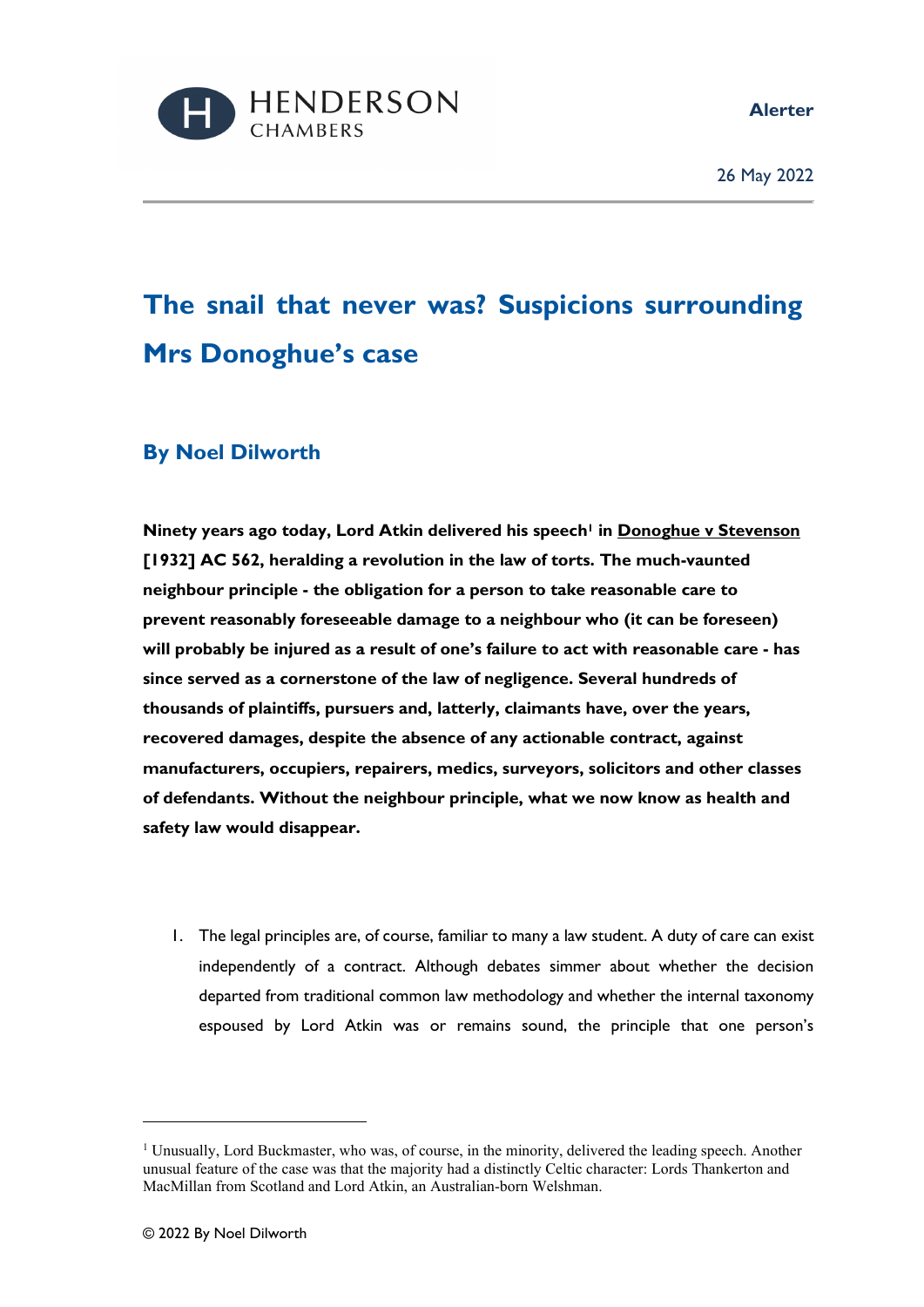

unintentional actions, which cause injury or harm to another, can create a basis for claiming compensation is now axiomatic.

- 2. Familiar too are the *pleaded* facts: Mrs May Donoghue, on an outing from Glasgow to visit a friend in Paisley on Sunday 26 August 1928, is taken in the evening to the Wellmeadow café, run by Mr Francis Minchella and is treated by her friend to a Scotsman Ice Cream Float, which comprises ginger beer and ice cream. The ginger beer is presented in an opaque bottle whose label advertises the name and address of the Defendant, David Stevenson. Its contents are poured, in part, into a glass, whereupon Mrs Donoghue sips from it. Initially unbeknownst to her at the time of quenching her thirst is the presence of a decomposing snail in the bottle, whose subsequent discovery precipitates shock and presages a bout of gastro-enteritis.
- 3. The more observant students will also recall that the manufacturer had entered a plea of relevancy (the Scottish equivalent of demurrer), which escalated the case before trial through the appellate Courts. So, by the time of Lord Atkin's speech, there was no factual finding on the pleadings, but the pleaded facts were assumed to be true for the purpose of the appeal.
- 4. What happened after the feted decision however is not often traversed in legal textbooks. One of the poignant footnotes to this case is that the Defendant, David Stevenson, died within six months of the decision - on 12 November 1932. Mrs Donoghue's claim had been set down for Proof (of the facts) on 10 January 1933, but the Proof was adjourned following Mr Stevenson's death and the matter only returned to the Court of Session for approval of a settlement between Mrs Donoghue and the executors of his estate on 6 December 1934.
- 5. Thus, there was never a trial. No factual witnesses (let alone expert gastro-enterologists or soft drinks quality control experts) gave evidence. There was no positive finding that Mrs Donoghue suffered a bout of gastro-enteritis, nor that Mr Stevenson had been negligent, nor, indeed, that a decomposing snail had found its way into a bottle of ginger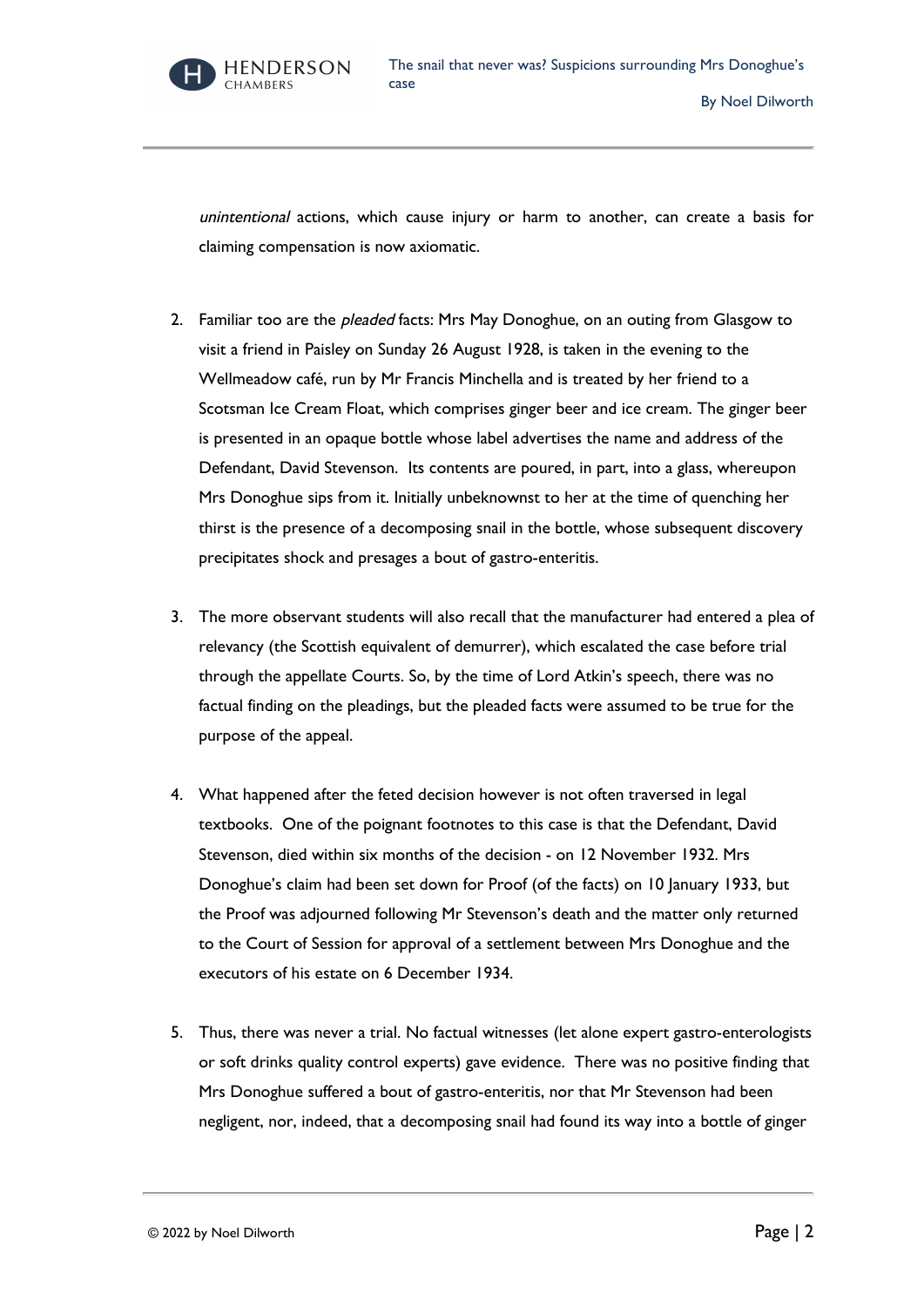**HENDERSON CHAMBERS** 

beer at Mr Stevenson's premises. Nor have Mrs Donoghue or Mr Minchella or Mr Stevenson committed their recollections to paper (witness statements being barely a nascent glint in the eye of English law).

- 6. There are, however, a number of curiosities, which have caused some distinguished jurists to question the truth of Mrs Donoghue's pleaded facts.2 Indeed, amongst Lord Atkin's private papers held by Gray's Inn appears a letter from Mr Stevenson's Leading Counsel to Lord Macmillan in which he claimed that the House of Lords' decision had not come as a surprise to him, but that "we had a very strong case on the facts. If the case had gone to proof, I think it would have been fought and possibly won on the issue whether there was a snail in the bottle..."<sup>3</sup>
- 7. The first striking aspect of the history of the case is the eventual settlement figure. Reports vary as to whether the settlement sum was  $£1004$  or, as claimed by Mrs Donoghue's solicitor's son<sup>5</sup>, £200, but it was considerably less than the £500 which had been claimed on her behalf (a fact recorded in the first line of the law report). The disparity between the amount claimed and the settlement amount might be explained away as typical of the pattern of personal injury cases. It is, however, also consistent with a Pursuer who has lost her nerve that the Court will believe her account.
- 8. Second, dead snails generally start to decay quickly and, within about 24 hours of death, ordinarily produce ammonia and, with it, an intensely pungent smell. The opaque bottle could very well have prevented Mrs Donoghue and her friend (and indeed, Mr Minchella) from *seeing* the decomposing snail (if ever there was one), but, once the

<sup>2</sup> See *Fundamental Errors in Donoghue v Stevenson?*, Edelman J., Australian Bar Review, Vol. 39, 2014, p160-173

<sup>3</sup> See Lord Atkin's private papers held by Gray's Inn (Ref AK1/JUD/1/1). See also Lewis, G. Lord Atkin (Hart Publishing, 1999)

<sup>4</sup> McBryde, WM, "*Donoghue v Stevenson: the Story of the "Snail in the Bottle" Case*" in Gamble, A.J. (ed.) *Obligations in Context* (W. Green, 1990), p. 26 n.26 and Heuston, R.F.V. "*Donoghue v Stevenson in Retrospect*" (1957) 20 MLR 1, 2

<sup>5</sup> See also Mr Justice Taylor's article, "*The Good Neighbour on Trial: a message from Scotland*" (1983) 17 UBC Law Review 59, 65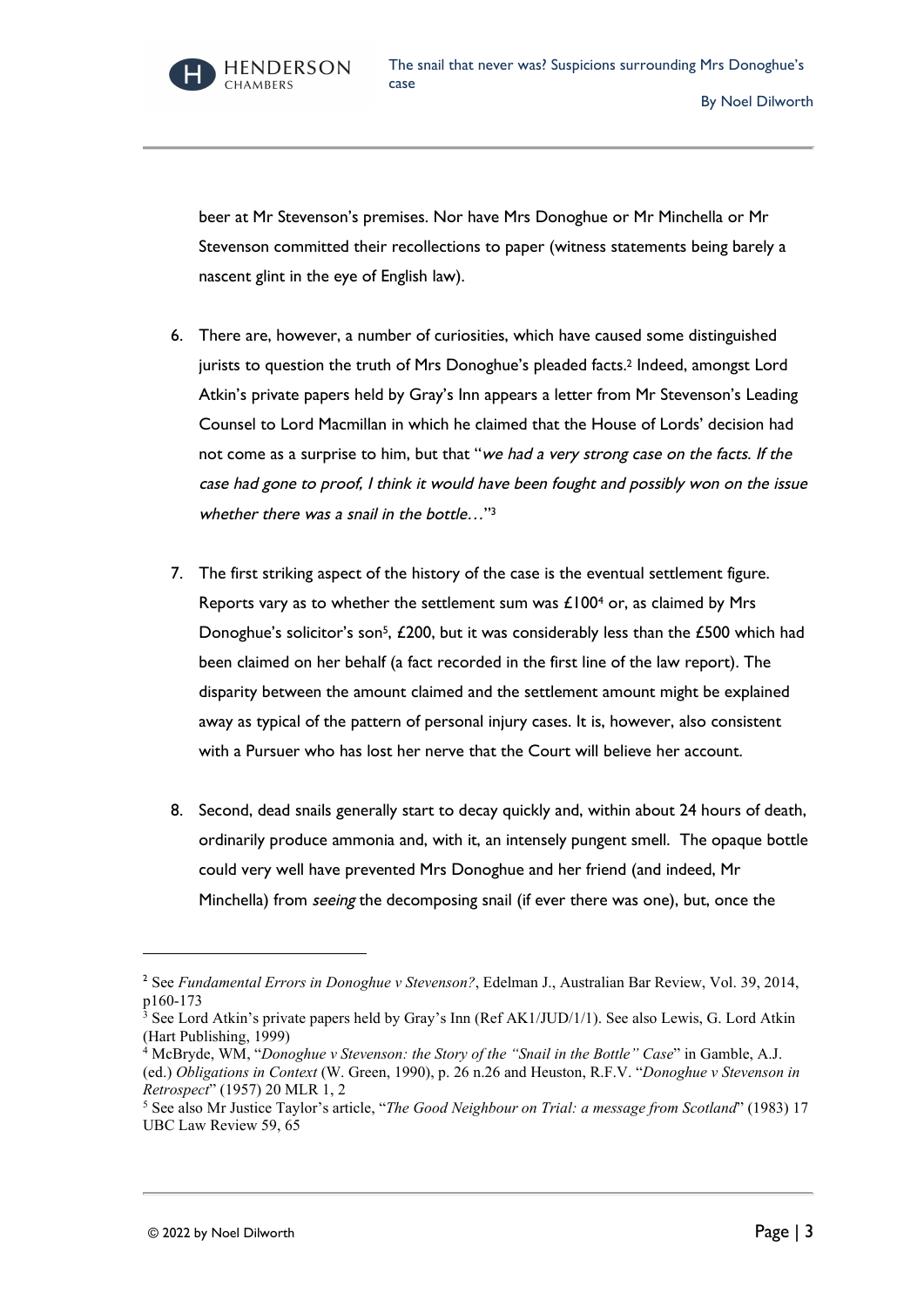**HENDERSON** CHAMRERS

metal bottle-cap was removed, it is surprising that no-one appears to have smelt anything. Nevertheless, it is at least possible that the smell had in some way been masked or diluted. Perhaps the ginger beer itself was so strong that it could negate the smell. Or perhaps Mrs Donoghue was suffering a loss of taste and smell from a then unknown and undiagnosed virus…

- 9. Perhaps the most intriguing aspect of the case concerns Mrs Donoghue's solicitor, Walter Leechman. Born in around 1870, the young Leechman matriculated aged 15 at the University of Glasgow to study for an Arts degree in 1885, later enrolling in a course of English literature and logic. Mr Leechman could not therefore be said to have been unequipped with the tools of creativity and reasoning required to innovate a brand new cause of action.
- 10. Drawing towards the end of his career and no doubt conscious of his legacy, Mr Leechman offered his services for nothing to Mrs Donoghue. He also had pertinent recent experience. In a case reported in 1929, Mr Leechman had acted (again, pro bono) against a soft drink manufacturer (the producers of Irn Bru, no less), alleging that his clients, two children, had found the body of a decomposed mouse in their ginger beer: Mullen v A. G. Barr & Co Ltd [1929] Scots CS CSIH 3. The two children suffered injury which Lord Hunter described as "so slight that the Pursuer might well have been advised to leave the litigation alone." No explanation was given for how the mouse squeezed into the bottle and how it did so in the time between the insertion of the liquid and the fastening of the bottle top, which led Lord Anderson in the Inner Court of Session to describe the odds of it having done so as "many millions to one." In a history of curious coincidences, Mr Leechman also acted for another customer, Mrs McGowan, whose ginger beer (produced by the same defendant) was also contaminated by a mouse and whose writ was brought at around the same time as the Mullen children.
- 11. Both of those cases, which were conjoined on appeal, ultimately failed. The relevant decision of the Court of Session was published on 20 March 1929. Mrs Donoghue's claim was brought less than three weeks later – on 9 April 1929 (the date for Easter